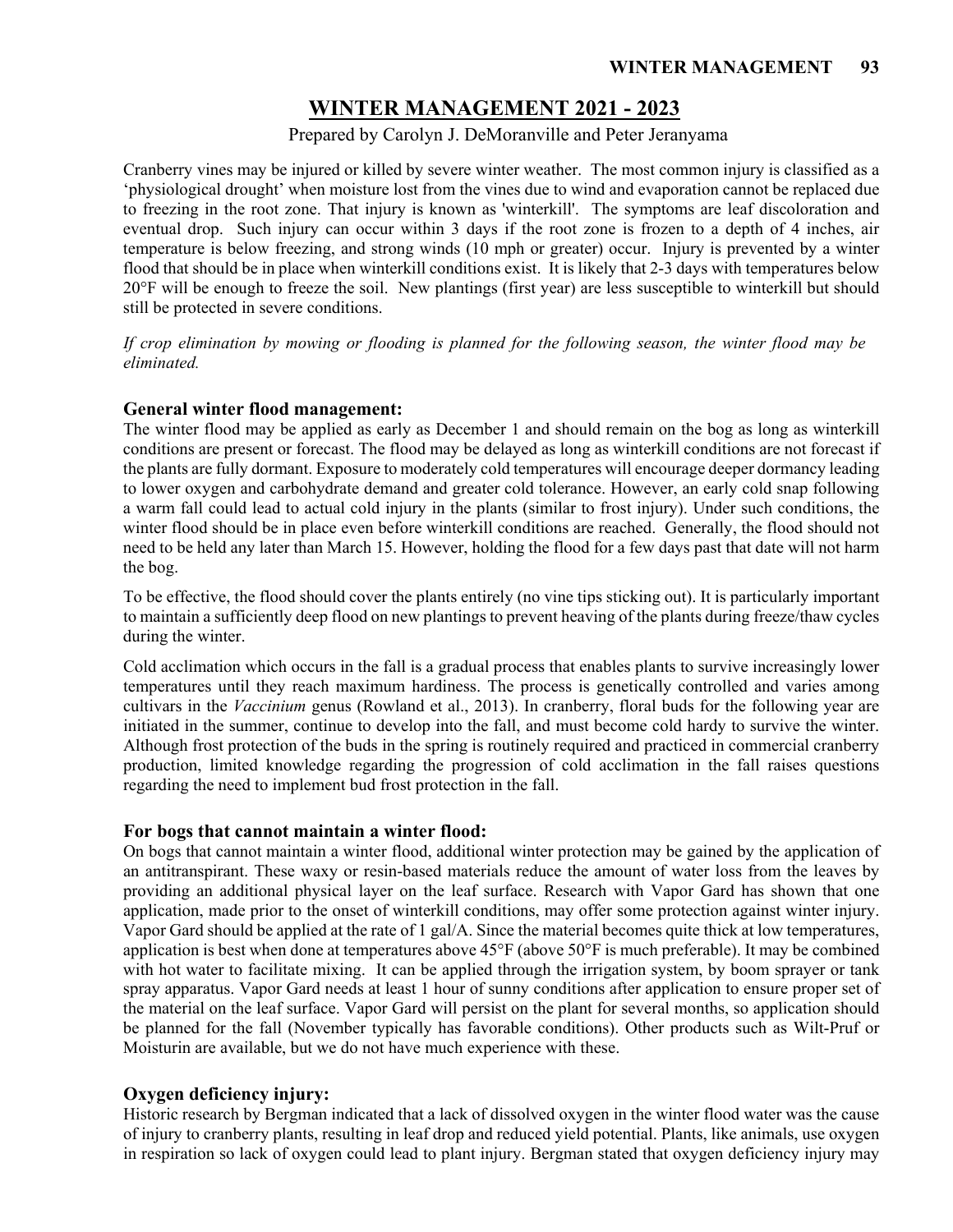## **94 WINTER MANAGEMENT**

occur when oxygen levels in the winter flood water drop below 4 mg/l (full oxygenation =  $10^+$  mg/l). Bergman further stated that lack of light penetration led to poor photosynthesis, and it was the lack of photosynthesis that led to poor oxygenation in the water. The recommended remedy was to remove water from under the iced-over flood if light penetration was poor.

Removal of water from beneath the ice is standard practice in WI and in cold conditions in MA. In WI, the removal of remaining water is done as soon as a thick ice layer forms on the surface. Air then penetrates along edges and through cracks in the ice so that the vines are exposed to atmospheric oxygen. If the flood remains unfrozen as is often the case in MA and NJ, oxygen readily mixes into the water from the surrounding air with the possible exception of very deep  $(3^+$  feet) areas in out-of-grade bogs. If plants are encased in ice for a prolonged period, they may be smothered by metabolic byproducts [e.g.,  $CO_2$ , ethanol ( $C_2H_5OH$ ), and methanol (CH3OH)] or injured when exposed to cold air due to the relatively low insulation value of ice (Durling et al., 1995). In contrast, snow can be highly beneficial to overwintering crops such as cranberry, providing effective insulation from extreme cold conditions and fluctuating temperatures (Leep, et al., 2001). The insulating properties of snow are generally the result of trapped air (low thermal matrix and the high reflectance of incident radiation on a snow-covered surface; these two factors in turn depend on the depth of the snow, its age, and its density (McComb, et al. 1992).

Research in both MA and WI has caused us to re-examine Bergman's theories and recommendations. Research by Justine Vanden Heuvel and Teryl Roper showed that cranberries require very little light for photosynthesis and the light that penetrates snow or sand may be sufficient for this purpose. Further, in a bog with a full layer of water beneath ice, even with 9 inches of snow on the ice, oxygen in the water beneath remained at 8 mg/l or greater. In WI, covering ice with black cloth, sand, or snow did not lead to leaf drop or crop reduction in the plants below the treatments. In MA, plants held flooded in darkness and low oxygen did not show reduced carbohydrate (the product of photosynthesis) or leaf drop.

So what is the cause of the leaf drop that is observed after the winter at certain bogs? Definitely, loss of leaves is a sign of some sort of stress on the plants. It is unlikely that lack of light is the cause. Lack of oxygen remains a possibility if the levels actually become severely depleted. A likely scenario for this would be pulling the water from beneath the ice and leaving a shallow layer of water in low spots. The smaller volume of water could become oxygen depleted where a large volume had not.

As wetland plants, cranberries can survive periods of poor oxygenation during flooded conditions. In particular, the plants can tolerate low oxygen levels in saturated soil. However, survival under these conditions requires using up carbohydrate (food) reserves. Plants with poor carbohydrate reserves due to large crops, poor sunshine the previous fall, or other stresses may have less ability to tolerate low oxygen stress and may show injury the next spring. In those cases, failure to prevent oxygen deficiency can result in leaf drop, inability of blossoms to set fruit, and crop reduction.

## **Certainly, any risk associated with using a winter flood is far outweighed by the benefit of protection from winterkill injury.**

## *To assure that leaf drop potential is minimized:*

- Remove the water from beneath a frozen flood as soon as is practical this also minimizes mobilization of soil phosphorus into the flood water due to soil anoxia.
- If water is being held beneath ice, monitor oxygen levels in the underlying flood. Do not allow water with  $\leq$ 3 mg/l oxygen to remain beneath the ice. Consider pulling water at a reading of 5 (mg/l) on a standard color kit.
- Try to avoid shallow layers of water beneath ice, they may lose oxygen more readily than deeper layers of water.
- If you pull the water from beneath the ice -- make sure that you leave no puddles behind. Vines trapped in these puddles under the ice are particularly susceptible to leaf drop in the spring.
- Manage plantings during the season so that stress is minimized -- in particular, irrigate properly.